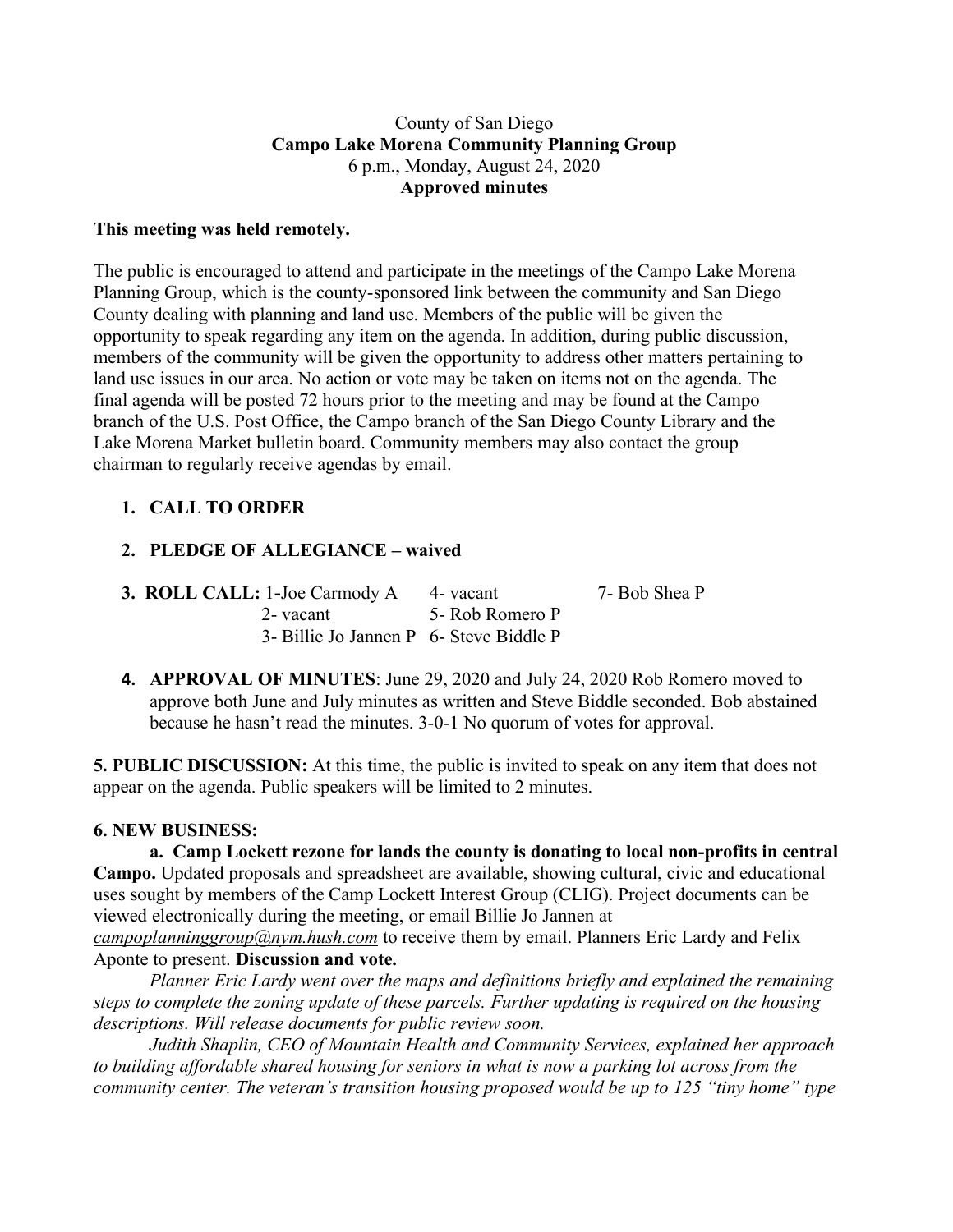*houses for veterans in treatment. Affordable housing rental units would be duplexes and triplexes. Units would range in size from 1 to 3 bedrooms.*

*Eric Lardy explained the difference in permitting requirements depending on whether the proposed homes are pre-zoned, and not having the requested zoning. The main difference would be in the amount of environmental review. This many houses would require an EIR, rather than the mitigated declaration the county seeks for this project. Without the housing overlay, the property* owner would do the studies and a general plan amendment at such time as they are ready to move *forward. If the zoning is done now, the county would be paying for the EIR and general plan amendment.*

*Rob Romero moved to approve as is and after some discussion the group decided to wait until the plan comes back. Rob withdrew the motion.*

*The project is expected to come back to us in final form in September or October. Public review of the draft plan is expected to start some time in September, Lardy said.*

**b. Declare Seat 1 vacant.** Joseph Carmody writes: "I am no longer a resident of California and resign my seat effective 11 August 2020." **Discussion and vote.**

*Rob Romero moved to accept the resignation and declare a vacancy. Bob Shea seconded and the motion was approved unanimously, with no abstentions.*

#### **7. OLD BUSINESS:**

**a. Standing subcommittee reports (no action):** Groundwater, Rob Romero; Sewer and Septic, Joe Carmody; Community Economic Impacts, Steve Biddle; Traffic and Public Safety, Bob Shea.

*Bob Shea reported that BSR is becoming more dangerous due to heavier traffic, plus people are speeding a lot more. He would like to ask the county to lower the speed limit.*

**b. Ad hoc subcommittee reports (no action):** Solar Projects, Rob Romero; Cannabis, Rob Romero and Steve Biddle.

#### **8. CORRESPONDENCE AND ANNOUNCEMENTS**

**a. The Star Ranch vesting and landscape architecture maps** are available, both at meetings and by appointment with the CLMPG chairman. Staff has delayed release of the EIR until it can figure out what type of greenhouse gas analysis large projects should include**.** The ranch was offered for sale in an announcement sent out in late November 2018. **The proposed plan is still in play and is part of the property offering, but will be abandoned if purchased by conservation entities.**

**b. We have the plans for Forefront Power's 17-acre industrial solar application at 1827 Lake Morena Drive.** They are available, both at regular meetings and by appointment with the CLMPG chairman or Solar Subcommittee chairmen. Please contact Solar Subcommittee Chairman Rob Romero to participate in formulating community responses to the several phases of planning.

**c. Notice of Proposal Application and LAFCO Preliminary Staff Report "San Diego County Fire Protection District Reorganization" (RO20-14).** Formation of the San Diego County